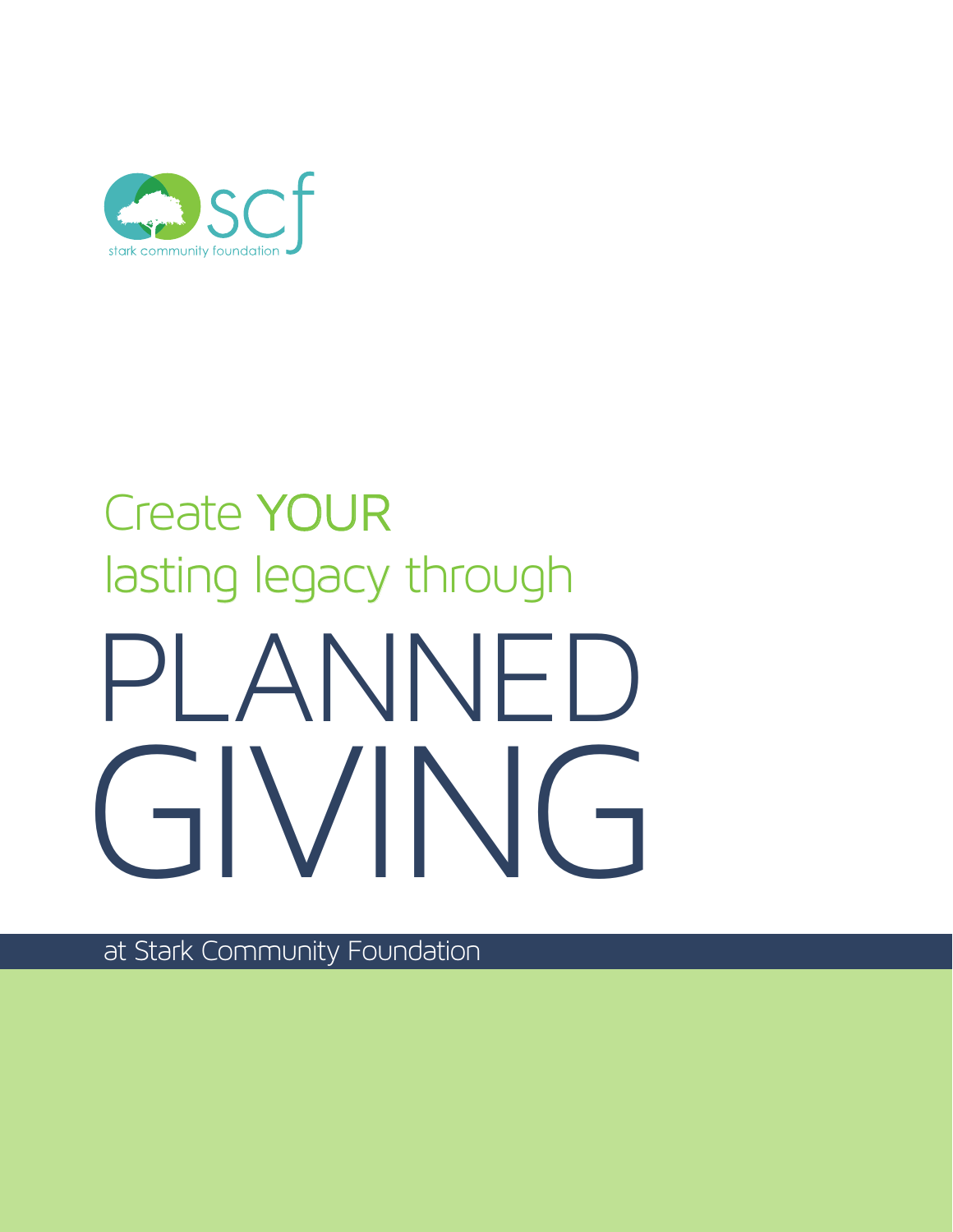

## Plan Now to Give Later

Whatever you want your charitable legacy to be – helping the homeless find a safe place to sleep, providing vital support to your favorite charity, supporting early childhood education or finding a cure for a deadly disease – it is possible through a planned gift. Through thoughtful planning, you have the ability to create a permanent legacy that honors your interests and lets them live on forever. A planned gift is one that is arranged while living, but comes to fruition after you pass.

Whether you are thinking about legacy giving for the first time or want to revisit your current plan, Stark Community Foundation is here to help. As your trusted partner in giving for nearly 60 years, we've worked closely with individuals and families to ensure their charitable wishes are honored in perpetuity while also maximizing tax benefits.

There are many creative and flexible giving options to achieve your unique charitable vision. Here are some of the most popular planned giving options amongst donors today:

Bequest by Will or Trust<br>The simplest way to make a lasting gift to the causes that are important to you during your lifetime is to make a bequest through your will or trust. By simply including information in your estate planning documents, you can easily establish a charitable fund (or add to an existing fund) at Stark Community Foundation that speaks to your charitable intentions. The bequest can be for a specific dollar amount, a percentage of your estate or residue of the estate. The Foundation would be happy to provide you and your attorney with suggested language to include in your will or trust.

#### Retirement Plan

Naming Stark Community Foundation as a beneficiary of your retirement plan – such as IRA, Keogh, 401(k) and 403(b) – is an opportunity to avoid income and estate tax penalties while benefitting your community. These assets are the most heavily taxed; therefore it may be more effective for you to transfer assets to a tax-exempt organization, such as Stark Community Foundation, and leave assets not subject to income tax to your heirs.

#### Life Insurance

By naming Stark Community Foundation as a beneficiary of your life insurance policy, you can make a much larger gift than what you possibly could make during your lifetime. There are a number of different ways you can gift a life insurance policy. You can irrevocably name the Foundation as the owner of an existing policy, deduct a calculated value of the policy as a charitable gift or choose to name the Foundation as the beneficiary of a life insurance policy that you continue to own. Charitable gifts made to Stark Community Foundation to pay any future premiums are eligible for a tax deduction in the year the gifts are made to the Foundation.

#### Retained Life Estate (Residence or Farm)

If you don't plan to leave your personal residence, vacation home or farm to family members, you could gift the property at death to Stark Community Foundation while receiving current tax benefits. By deeding the property to the Foundation, you retain the right to live in the home or occupy the land without disruption until death or for a term of years. While living on the property, you continue to be responsible for all routine expenses such as maintenance, insurance and property taxes. When the retained life estate ends, Stark Community Foundation can use the property or proceeds from the sale of the property for your designated charitable purpose.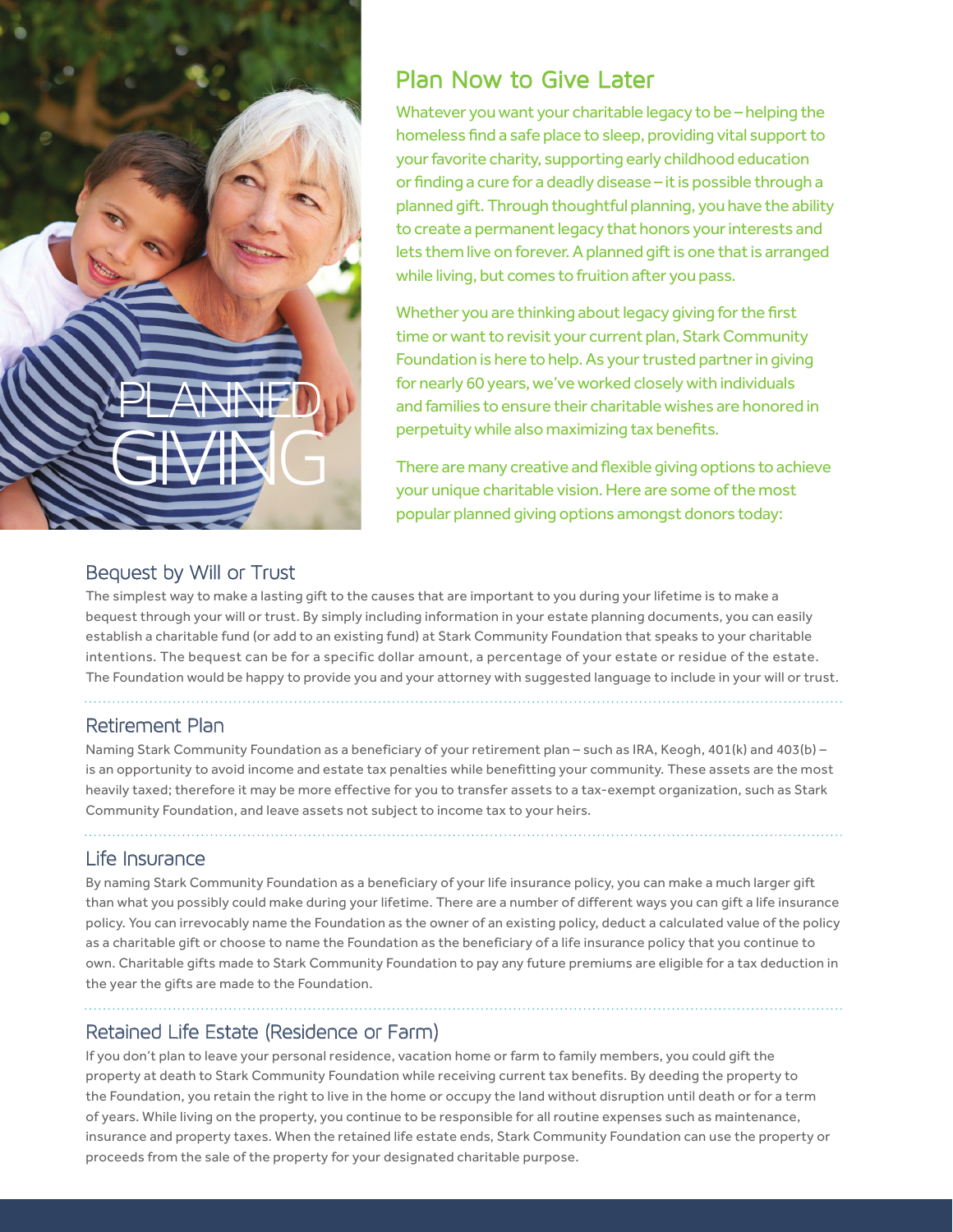# GIFTS THAT PAY YOU INCOME

There also are a number of planned giving options that provide income to you while creating a charitable fund that will award grants in perpetuity to the causes you care about.

### Charitable Gift Annuity

A charitable gift annuity is a way for you and/or your spouse to receive a fixed and secure stream of income for life. You make a charitable gift (cash or securities) to Stark Community Foundation in exchange for the Foundation's commitment to pay a fixed amount to you for the remainder of your lifetime. After all payments have been made, the remaining assets are then contributed to your fund at the Foundation to accomplish your specific charitable goals. We can provide you with your personal rate based on your age.

#### Charitable Remainder Trust

Making a gift to establish a charitable remainder trust allows you to support the community, retain an income stream and receive a substantial charitable income tax deduction. The trust pays either you or a designated beneficiary a series of fixed or variable payments for life or for a fixed term (not to exceed 20 years), or a combination of the two. You also receive an immediate charitable tax deduction for the present value of the gift the year the gift is made. When the trust term expires, the remainder is then distributed into your charitable fund at Stark Community Foundation.

#### Charitable Lead Trust

A charitable lead trust is the mirror image of a charitable remainder trust. Income off the trust is paid annually to Stark Community Foundation to establish and build your charitable fund. When the trust term expires, the remainder is distributed to you, or more typically, your children or other loved ones.

# Comparison of Planned Giving Options

Every individual's situation is unique and each planned giving option offers its own features and benefits. The chart below has been designed to give you a quick comparison of some of the varied options. We encourage you to consult with your professional advisor about which giving vehicles best fit you and your financial situation.

|                                                                             | <b>Bequest</b>                                                                                                      | <b>Retirement</b><br><b>Plan</b> | <b>Life</b><br><b>Insurance</b> | <b>Charitable</b><br><b>Gift Annuity</b>     | <b>Charitable</b><br><b>RemainderTrust</b>   |
|-----------------------------------------------------------------------------|---------------------------------------------------------------------------------------------------------------------|----------------------------------|---------------------------------|----------------------------------------------|----------------------------------------------|
| Is the gift revocable?                                                      | Yes                                                                                                                 | Yes                              | Yes                             | No                                           | No                                           |
| What is the minimum<br>qift amount?                                         | None                                                                                                                | None                             | None                            | \$5,000                                      | \$100,000                                    |
| What assets may<br>be accepted?                                             | Virtually any                                                                                                       | Retirement<br>assets             | Life insurance<br>policy        | Cash, securities                             | Cash, securities                             |
| What are the possible<br>tax benefits?                                      | Estate                                                                                                              | Estate                           | Estate                          | Income and estate                            | Income and estate                            |
| Will this gift create a<br>stream of income for one<br>or more individuals? | No                                                                                                                  | <b>No</b>                        | <b>No</b>                       | Yes (donor and/or named<br>beneficiaries)    | Yes (donor and/or named<br>beneficiaries)    |
| What's the minimum<br>age to establish?                                     | None                                                                                                                | None                             | None                            | Payment beneficiaries<br>must be at least 60 | Payment beneficiaries<br>must be at least 60 |
| What are the<br>philanthropic outcomes?                                     | The entire amount can be used to establish a fund at Stark Community Foundation or be added<br>to an existing fund. |                                  |                                 |                                              |                                              |

*If you make a planned gift to Stark Community Foundation, please let us know. When you do, we will honor you as a member of the Edward A. Langenbach Legacy Society, which celebrates and recognizes the generosity of those who have foresight to move our community forward by including the Foundation in their estate plans.*